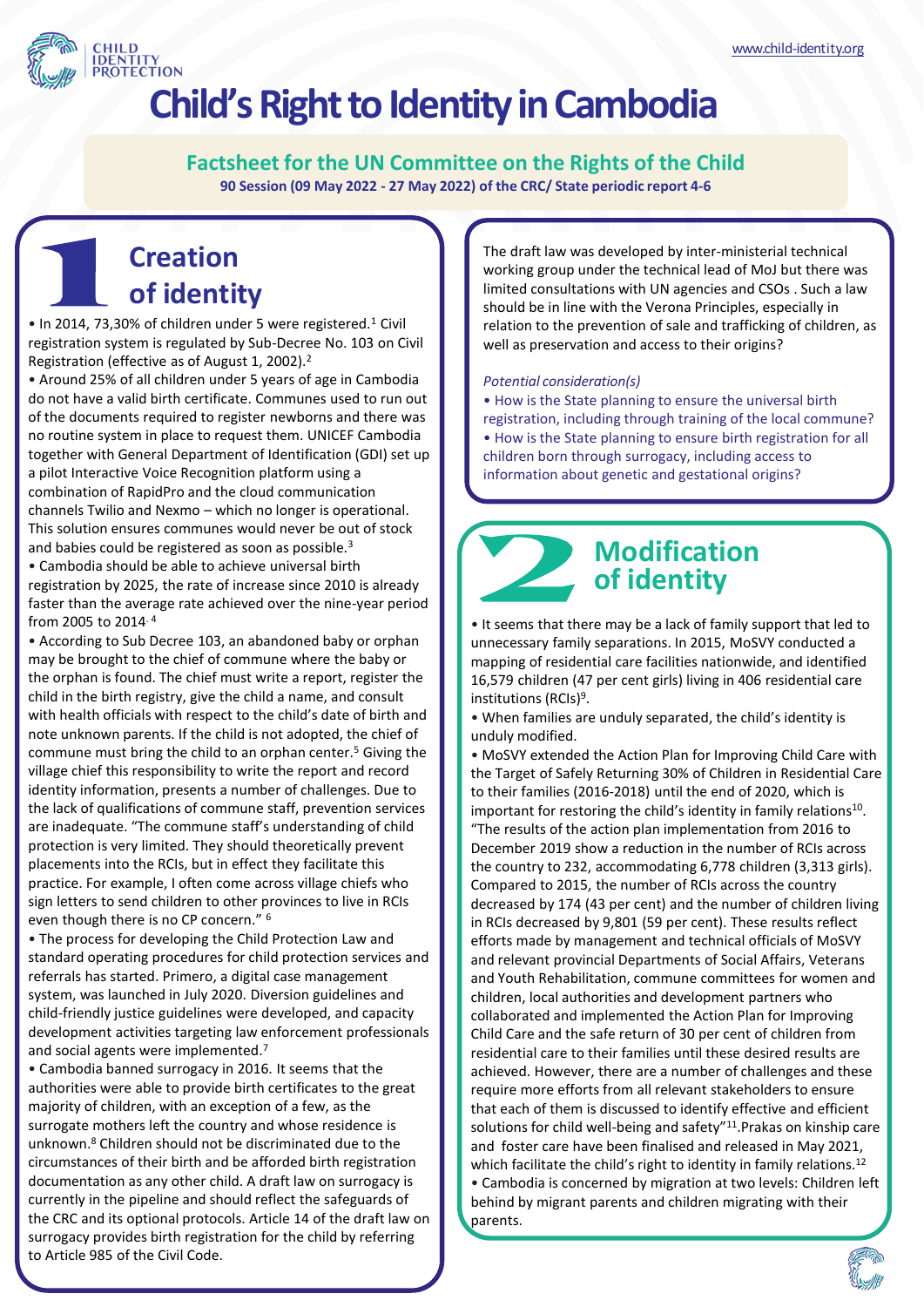"Following the 2014 expulsion of Cambodian migrant workers by the Thai army, the Royal Government of Cambodia made efforts to provide legal documentation services to cross-border migrant workers so they could go back to work in Thailand. Domestically, there are no special government services for migrants and their families at any stage of the migration process."<sup>13</sup>

#### *Potential consideration(s)*

• How is the State planning to improve family support and reintegration programs to promote the maintenance of family relations – a component of the child's identity? • How is the State working to ensure that children in the context of migration have access to legal identity documents?



# **Falsification of identity**

• Intercountry adoption has been stopped since 2012, due to issues of fraud and irregularities<sup>14</sup>. Birth documents were unduly modified, which modifies the child's identity and his/her possibility of accessing his/her origins.

• A study of 2017 shows that "there was also evidence that some foster parents were informally 'adopting' a child, by changing the child's birth certificate<sup>15</sup>."

• Despite the 2016 ban, surrogacy continues resulting in incomplete birth certificates and/or falsification of birth certificates<sup>16</sup>.

• Marriage between 16 and 18 is legal in Cambodia with parental consent. «If the rate of progress in reducing child marriage observed over the last 25 years continues, the proportion of women aged 20–24 who were married as children may continue to drop – from 28% in 1989 to 19% in 2014 to 14% in 2030. However, if the rate of decline doubles, the prevalence of child marriage could fall to as low as 11% by 2030. But this would still mean that around 1 in 10 women are married during childhood"<sup>17</sup>. In either case, this percentage reflects that a significant number of girls' identities are continuing to be unduly modified.

•"While sexual trafficking has declined, labour trafficking remains a significant and growing concern in Cambodia, according to the International Justice Mission. The 2015 Walk Free Survey sought to identify instances of both forced marriage and forced labour within the general population. It estimated that as many as 256,800 Cambodians (or 1.65% of the total population) live in conditions of modern slavery, and that over 75% of them were victims of labour trafficking"<sup>18</sup>. Unfortunately, "the pandemic reduced livelihoods for many families, there was an increase in children being pushed into labour and particularly online child sexual exploitation"<sup>19</sup>.

These children, cut from all family environment, suffer from a lack of identity related to their family relations.

#### *Potential consideration(s)*

• What efforts are being made to prevent the falsification of identities in alternative care placements, such as foster care and surrogacy?

• What efforts are being made to prevent child marriage and increase in child labour, which results in the removal of the child from their family of origin?

# **Preservation of identity and access to origins**

• It seems that little information is available about the General Data Protection Rules in Cambodia and how they apply to children in terms of protection of privacy, ensuring access to personal information in perpetuity and also support services available in accessing this information. • In terms of data protection, Cambodia does not generally have a specific law/policy solely for data protection, including for children. It is covered in an ad-hoc manner different laws such as civil code (e.g., article 10), penal code (articles 301-302), E-commerce law, which prohibits the breach of professional information which are confidential in nature, recording private conversation or image without consent unless authorised by legal. The E-Commerce law provides basic requirements for service providers such as requirement to obtain consumer consent for gathering and storing personal data and prohibit unauthorized disclosure of personal data unless by legal authorities or with the consents of the person whose data is being shared. As the professional social service workforce is new so there is no code of ethic in place for the profession in regard to this issue - UNICEF is currently working with MoSVY to develop a code of ethics. • For example, through through Primero, all parties' users including MoSVY and NGOs (NGOs interoperable through OSCaR) and UNICEF are required to sign Terms of Use (MoSVY & UNICEF) and Data Protection and Information Sharing Protocol (three parties) to ensure safe and ethical data protection and information sharing. The protocol provides guidance for storing, sharing, archiving, destroying information related to children and families linked to child protection case management services.

#### *Potential consideration(s)*

• What efforts are being made to ensure that the CRC Committee's General Comment 24 will be followed? What efforts are being made to ensure that all vital information related to the child's name, nationality and family relations is being preserved?